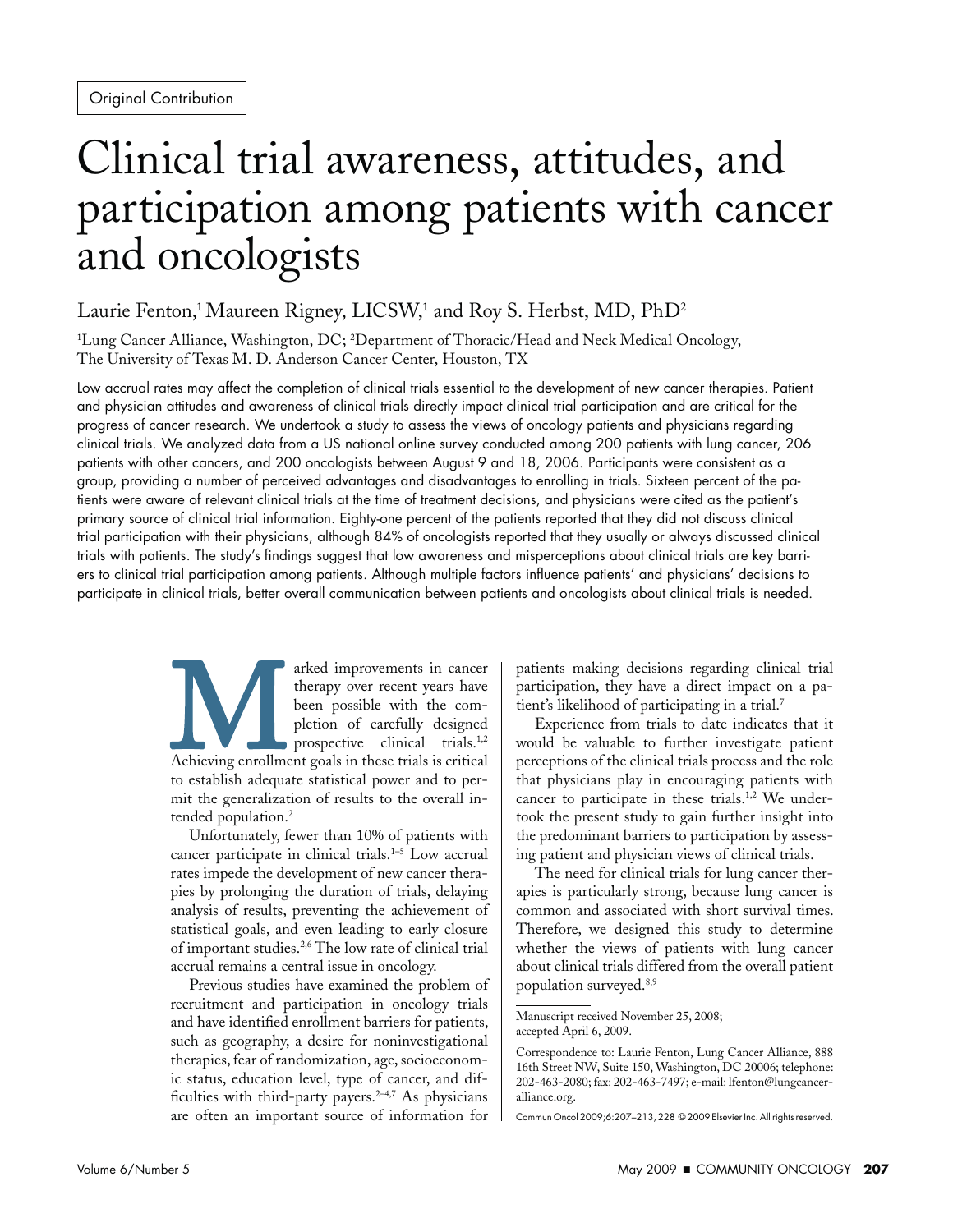#### **Materials and methods**

We analyzed data collected by a private research firm (Shugoll Research, Bethesda, Maryland) through a national US online survey of 406 patients with cancer (200 with lung cancer and 206 with other types) and 200 oncologists from August 9 through August 18, 2006. Survey respondents were part of an online panel of approximately 6 million people (screened on a variety of issues, including diseases they have) who have agreed to participate in online surveys maintained by Harris Interactive. Harris Interactive maintains a specialty panel of people having chronic illnesses, including cancer, who were invited to participate in this survey.

The survey accuracy for the total sample of 406 patients was  $\pm 5.0$  percentage points at the 95% confidence level. The accuracy for the lung cancer patient sample and the oncologist sample was  $\pm 7.0$  percentage points at the 95% confidence level. Although patients with all types of cancer participated in the study, we restricted our subanalyses to the patients with lung cancer only.

Two separate surveys with closedended questions were used: one for the patients and the other for the oncologists. The patient survey was designed to identify the patient's current and past cancer treatments, to measure awareness of and participation in clinical trials, and to assess attitudes toward clinical trial participation and healthrelated entities. The oncologist survey was designed to describe the oncologist's type of practice, to measure clinical trial participation, to assess awareness and attitudes toward clinical trials, and to identify information preferences and practices. Of note, the oncologists surveyed were not the on-



**FIGURE 1** Patient-perceived advantages of clinical trial participation. Patients with cancer reported three primary advantages to clinical trial participation. Note: percentages may add up to greater than 100 because multiple responses were accepted.

cologists of the patients surveyed. All of the data were analyzed using paired Student *t* tests. We report only those findings that are statistically significant at the 95% confidence level.

#### **Results**

#### *Patient demographics and treatment history*

other oral medications, targeted ther-A total of 406 patients (54% male and 46% female) responded to the survey, 200 (49%) of whom had lung cancer. Ninety-five percent of the respondents were white, and their mean age was 64 years, with the majority (66%) between the ages of 55 and 74 years. Sixty-three percent of all patients had received treatment for their cancer, with the most common treatment modalities being surgery (69%), radiation therapy (50%), and chemotherapy (46%). Additional treatments included apies, and radioactive seed implants. Patients with lung cancer were more likely to have received chemotherapy (55% vs 38%) and less likely to have used other oral medications (8% vs 20%) than patients with other cancer types.

The majority of patient respondents reported having Medicare or Medicaid (32%) or private health insurance (60%). Patients who required treatment usually received it at a community hospital (41%) or at a major teaching or research hospital (33%). Compared with those with other cancer types, patients with lung cancer were less likely to receive treatment at an outpatient center affiliated with a community hospital (19% vs 32%). The respondents were divided between residing in large (37%), medium (24%), and small (24%) metropolitan areas and rural areas (15%). Sixty-four percent of all patients reported traveling 20 or fewer miles to receive their treatment with 36% travelling more than 20 miles for treatment. Notably, lung cancer patients were more likely to travel more than 20 miles to receive treatment (41%).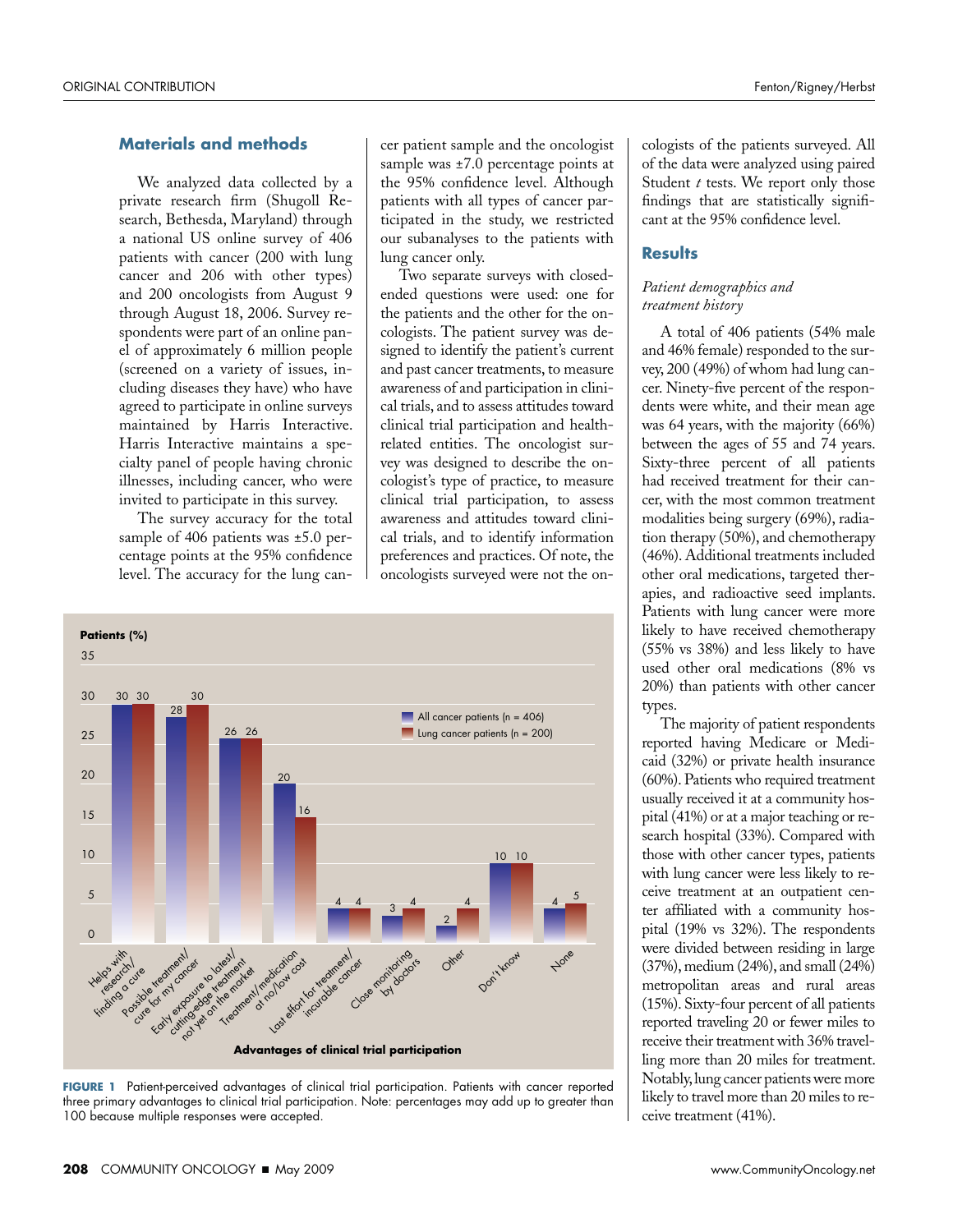Forty-seven percent of patients had received their cancer diagnosis within the past 5 years. However, patients with lung cancer were more likely to have a recent diagnosis (10% within the past year) versus all patients (2% within the past year). The cancer had not spread to other parts of the body in 88% of patients, and 35% of patients had stage I or earlier cancer. Notably, the lung cancer subgroup was more likely than the subgroup with other malignancies to have a diagnosis of stage IV cancer (11% vs 6%) and to indicate that their cancer had spread to other areas of their bodies (8% vs 0%).

Overall, patient respondents were most likely to have received treatment from a radiation oncologist, with 44% of all patients reporting treatment by these specialists. Of note, the patients treated for lung cancer were more likely to be seen by a general or thoracic surgeon than those treated for other types of cancer (46% vs 28%, respectively).

#### *Oncologist demographics and practice types*

Ninety-nine percent of responding oncologists were medical oncologists, 60% of whom had been in practice  $\geq$ 11 years (mean, 14 years). Eighty-two percent of the physician respondents were male, 67% were in a private or office-based practice, 41% were affiliated with a major teaching or research hospital, and 79% reported serving as a primary investigator of a clinical trial. These oncologists were located throughout the United States, and 83% were in an urban or suburban practice setting.

On average, the oncologists reported spending 88% of their time with patient care, and 73% reported treating more than 80 patients per month. More than 90% of the oncologists indicated that they treat the more common cancers, including lymphoma and leukemia (96%), breast cancer (95%), colon cancer (95%), lung cancer (93%), and prostate cancer (92%). Forty-eight percent noted that more than half of their patients had cancers that had progressed to advanced stages.

#### *Patient awareness of and participation in clinical trials*

Survey results indicated that the large majority of patients with cancer were familiar with the term *clinical trials*, with 82% reporting being either very familiar (32%) or somewhat familiar (50%). However, fewer patients with lung cancer (28%) compared with those with other cancer types (37%) reported that they were very familiar with the term.

Patients were fairly consistent in providing a number of perceived advantages and disadvantages to participating in clinical trials. The three advantages most often mentioned were helping with research and finding a cure, obtaining a possible treatment or cure for their own type of cancer,



**FIGURE 2** Patient-perceived disadvantages of clinical trial participation. Patients with cancer reported four primary disadvantages to clinical trial participation. Note: percentages may add up to greater than 100 because multiple responses were accepted.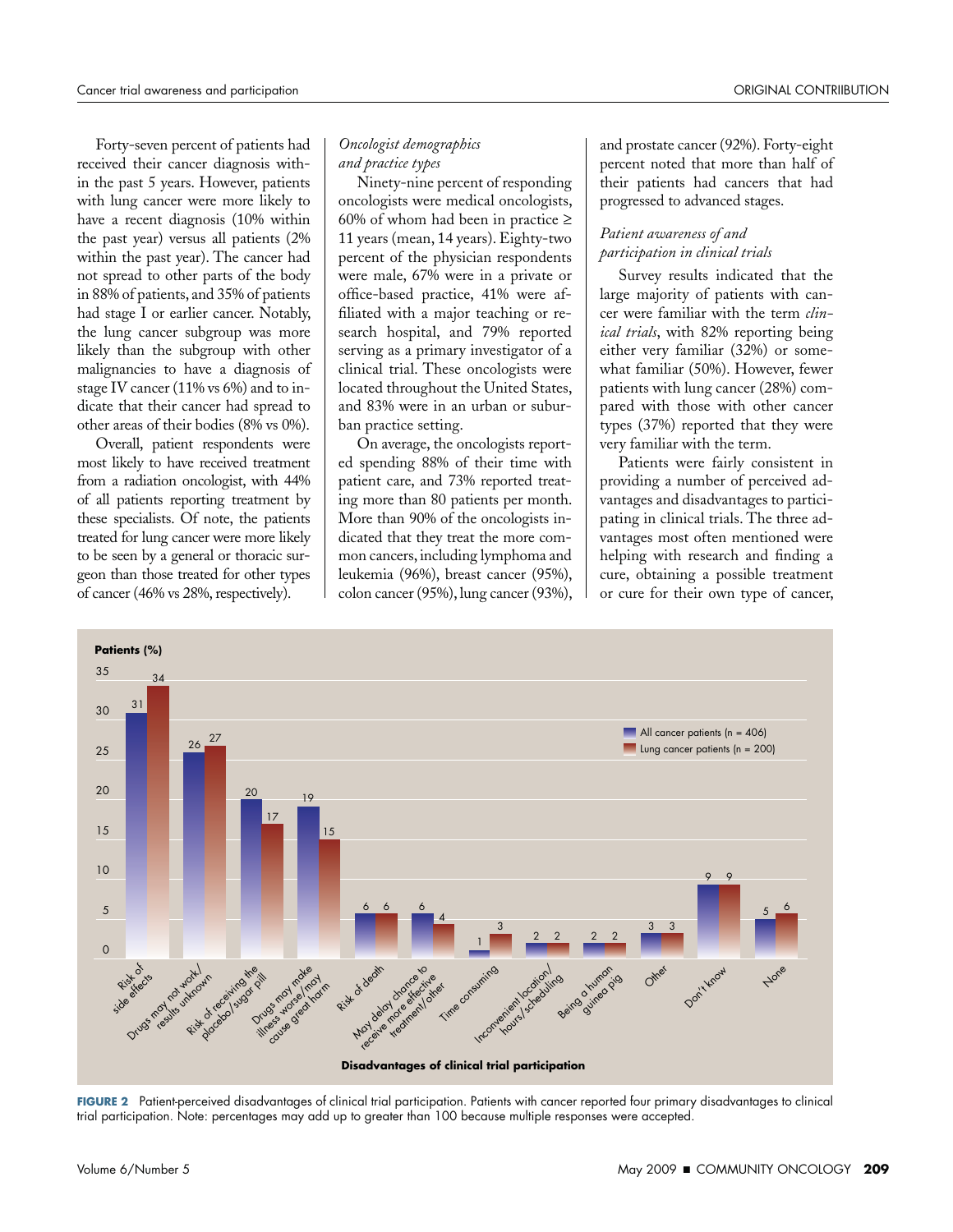

**FIGURE 3** Patient-reported physician reaction regarding clinical trial participation among patients who discussed trial participation with their physicians. Although results are based upon a small number of respondents, approximately half of the patients discussing participation with their physicians reported that their physicians remained neutral during the discussion, neither encouraging nor discouraging participation.

and having early exposure to the latest treatments not yet on the market (Figure 1). On the other hand, the patients cited four primary disadvantages to clinical trial participation: the risk of side effects, a concern regarding efficacy of untested agents, the risk of receiving a placebo, and the possibility that the drug may cause harm or make their disease worse (Figure 2).

Overall, 16% of all patients were aware of relevant clinical trials at the time that they were considering treatment options. By far, their main source of information about clinical trials was physicians, cited by 79%. Other sources included the Internet (26%), information at a physician's office (14%), support groups (13%), friends or relatives (11%), and medical journals (11%).

Eighty-one percent of all the patients reported that they did not discuss clinical trial participation with their physicians at the time they were making treatment decisions. The patients with lung cancer were more likely to have had such discussions with their physicians than were the patients with other cancer types (22% vs 13%). Sixty percent of patients reported that their physicians were more likely to initiate a discussion about clinical trials whereas 35% of patients reported that they initiated the discussion. Half of the patients surveyed also reported that their physicians remained neutral during the discussion (Figure 3).

#### *Patient attitudes toward clinical trial participation*

Only 7% of all patients surveyed had participated in a clinical trial, although reported participation was more common among the patients with lung cancer than among those with other types of cancer (11% vs 4%). The primary reasons that the patients gave for participating in a trial were that their physicians recommended it (45%), they wanted to help advance the understanding and treatment of cancer (41%), and they considered the trial treatment to be more advanced or state of the art (35%; Table 1). Conversely, the patients cited lack of awareness of appropriate trials as the chief barrier to participation, with 65% of those who had not participated in a trial giving this reason. Other barriers the patients mentioned included satisfaction with their current therapy (23%), fear of possible side effects (14%), and a failure to meet inclusion criteria (13%). Patients with lung cancer were less likely to be concerned about side effects than their peers with other cancer types (10% vs 17%).

The majority of patients expressed interest in clinical trials, with 69% overall indicating that they would be interested in participating if they still required treatment and a new drug was being developed. This number was higher in the subgroup of patients with lung cancer (77%) than in the group with other cancer types (62%).

### *Oncologist attitudes toward referring patients to clinical trials*

Nearly all of the oncologists (95%) had searched for a clinical trial that met the needs of a patient, and only 3% had not referred any patients to clinical trials in the past year. However, 66% of the oncologists reported referring 20 or fewer patients during this time period. Further, few of them referred patients to a hospital other than their own for clinical trials. Among those who had referred patients for trials, 77% reported that only 25% or fewer of their referrals were to a competing or other hospital.

Oncologists reported that the main obstacles to referring patients with cancer to clinical trials were fear or hesitation among patients (50%), the grave condition of patients (49%), lack of interest among patients (44%), and finding clinical trials close enough to be considered (42%). The main obstacles to referring patients with lung cancer were similar (Table 2). Additional obstacles to referral included having to learn about the trials and application and administration issues, among others.

### *Oncologist clinical trial discussions with patients*

The oncologists estimated that about 60% of patients ask about clinical trials. When patients initiate these discussions, the oncologists reported primarily providing objective counseling (79%) and reassurance that the trial is something for the patients to consider (78%). In addition, they mentioned that they provide patients with contact information for the trial leaders (65%), Internet sites or support groups (44%), and their nursing staff (33%), so the patients can gather more information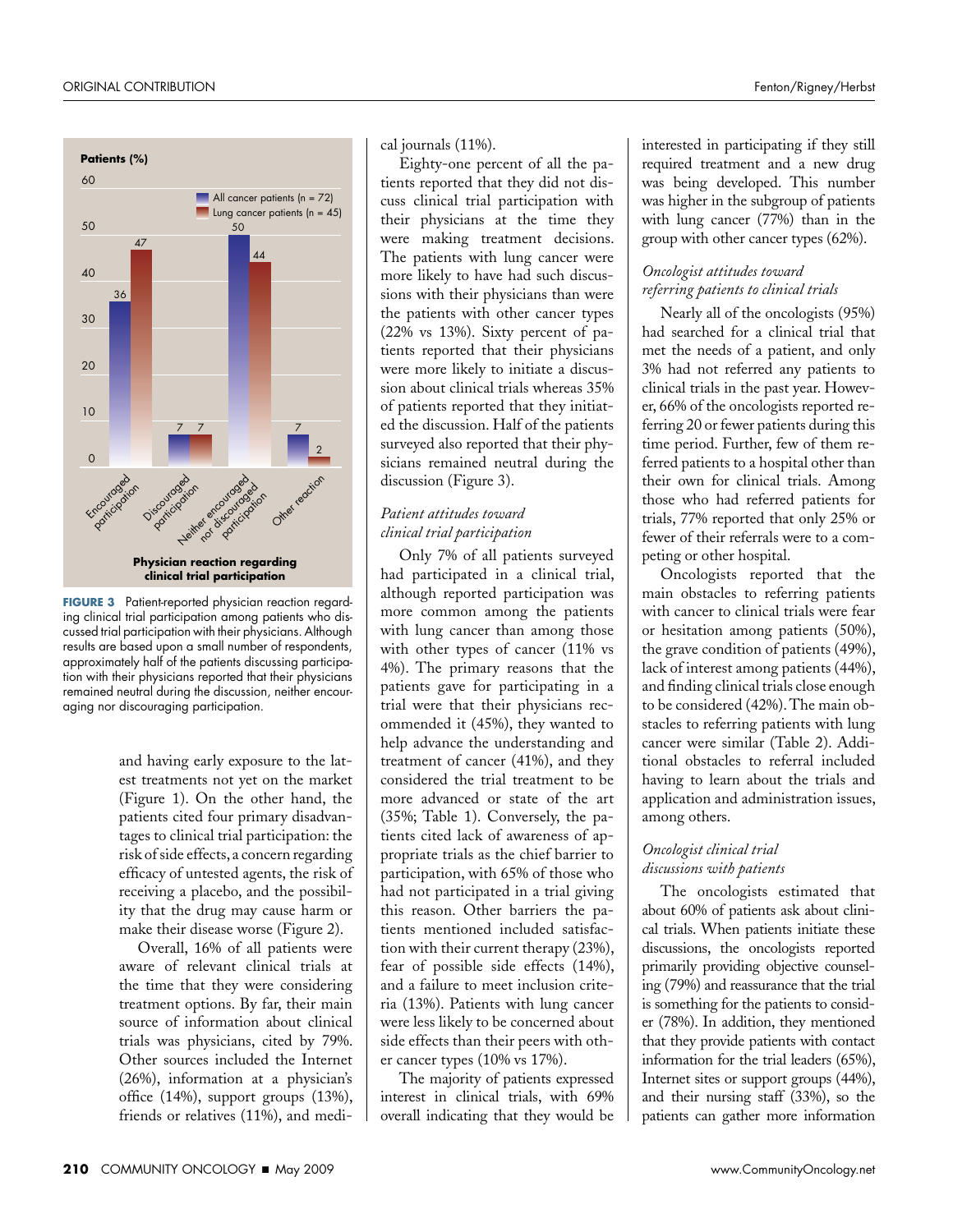about a particular trial.

Fully 84% of the oncologist respondents said that they always (43%) or usually (41%) discuss clinical trial participation with a patient if it is appropriate. The chief barriers to such a discussion with a patient who might qualify for a trial were inconvenience of the trial location (25%), lack of patient interest (22%), and time constraints (19%). Other barriers mentioned by the oncologists included the patient not qualifying or the trial not being appropriate for the patient, the possibility that standard therapy might be more appropriate or effective for the patient, and inability of the patient to understand the trial or give informed consent.

#### *Oncologist perceptions of patients' concerns*

A large proportion of the oncologists (89%) reported that they had patients who declined to participate in a clinical trial that might have been appropriate for them. According to these respondents, patients hesitate or decline to participate in clinical trials largely because of concerns about being given a placebo, fear of side effects, the inconvenience of the trial location, or the need to relocate away from home or family (Table 3).

#### *Oncologist awareness of and attitudes toward clinical trials*

The oncologists surveyed reported being well informed about trials in their general area but also not having time to follow ongoing trials. A total of 50% responded that they are aware of all (7%) or most (43%) clinical trials of new agents in their geographic area. Although most oncologists closely follow the existence and findings of ongoing clinical trials, many noted that they are unable to do so because of time constraints. Specifically, 66% reported following trials in progress closely, whereas only 10% follow them very closely and 24% do not follow them at all. Among those

#### **TABLE 1**

#### Patient-reported reasons for and barriers to clinical trial participation

| <b>Reason for/barrier to participation</b>                                                     | All cancer<br>patients, % | <b>Lung cancer</b><br>patients, % |
|------------------------------------------------------------------------------------------------|---------------------------|-----------------------------------|
| Reason for participation provided by those<br>who participated in clinical trials (7%), n      | 29                        | 21                                |
| Recommended by doctor                                                                          | 45                        | 48                                |
| Advancing the understanding and treatment of cancer                                            | 41                        | 48                                |
| Trial treatment was considered more state-of-the-art care                                      | 35                        | 29                                |
| Offered along with the standard course of treatment,<br>so it couldn't hurt                    | 24                        | 29                                |
| My costs of care were covered in the trial                                                     | 21                        | 24                                |
| The second or third treatment stopped working                                                  | 14                        | 14                                |
| My first treatment stopped working                                                             | 7                         | 10                                |
| Other                                                                                          | 3                         | 0                                 |
| Barrier to participation cited by those who did not<br>participate in clinical trials (92%), n | 374                       | 176                               |
| Not aware of any trials appropriate for me                                                     | 65                        | 64                                |
| Current treatment is better/more effective                                                     | 23                        | 24                                |
| Fear of possible side effects                                                                  | 14                        | 10                                |
| Did not meet the criteria to participate                                                       | 13                        | 12                                |
| Did not want to change doctors                                                                 | 11                        | 10                                |
| Did not want to wait to begin treatment                                                        | 11                        | 7                                 |
| Fear of getting a placebo                                                                      | 10                        | 8                                 |
| Concern about insurance/coverage issues                                                        | 10                        | 11                                |
| Inconvenient follow-up location                                                                | 6                         | 6                                 |
| Made an earlier treatment decision that made me<br>unable to meet the criteria to participate  | 6                         | 5                                 |
| Trial location would mean relocating or being away<br>from my home/family                      | 6                         | 5                                 |
| Time commitment was too much                                                                   | 5                         | 5                                 |
| Out-of-pocket expenses were too high                                                           | 5                         | 6                                 |
| My family objected/had some concerns                                                           | $\overline{2}$            | $\overline{2}$                    |
| Other                                                                                          | 5                         | 5                                 |

who do not closely follow clinical trials, 87% noted that this was due to a lack of time, and 41% noted that annual symposia and continuing education programs keep them as informed as they need to be.

Many of the oncologists surveyed had not developed strong opinions about criteria to determine whether they would participate in a clinical trial of a particular drug. The majority neither agreed nor disagreed with the following statements: newer drugs must be more convenient to administer; newer drugs must demonstrate progression-free survival; new cancer

drugs will replace the need for chemotherapy and will improve overall survival; newer drugs must be targeted to the specific molecular and genetic makeup of a specific type of cancer and show improved survival. However, the oncologists were keenly interested in drugs that will improve the quality of life for their patients, and 72% agreed that if two drugs are equivalent in improving survival rates, the one improving quality of life would be preferred. Further, only 22% agreed that there would be considerable value in a new drug that improves the time to disease progression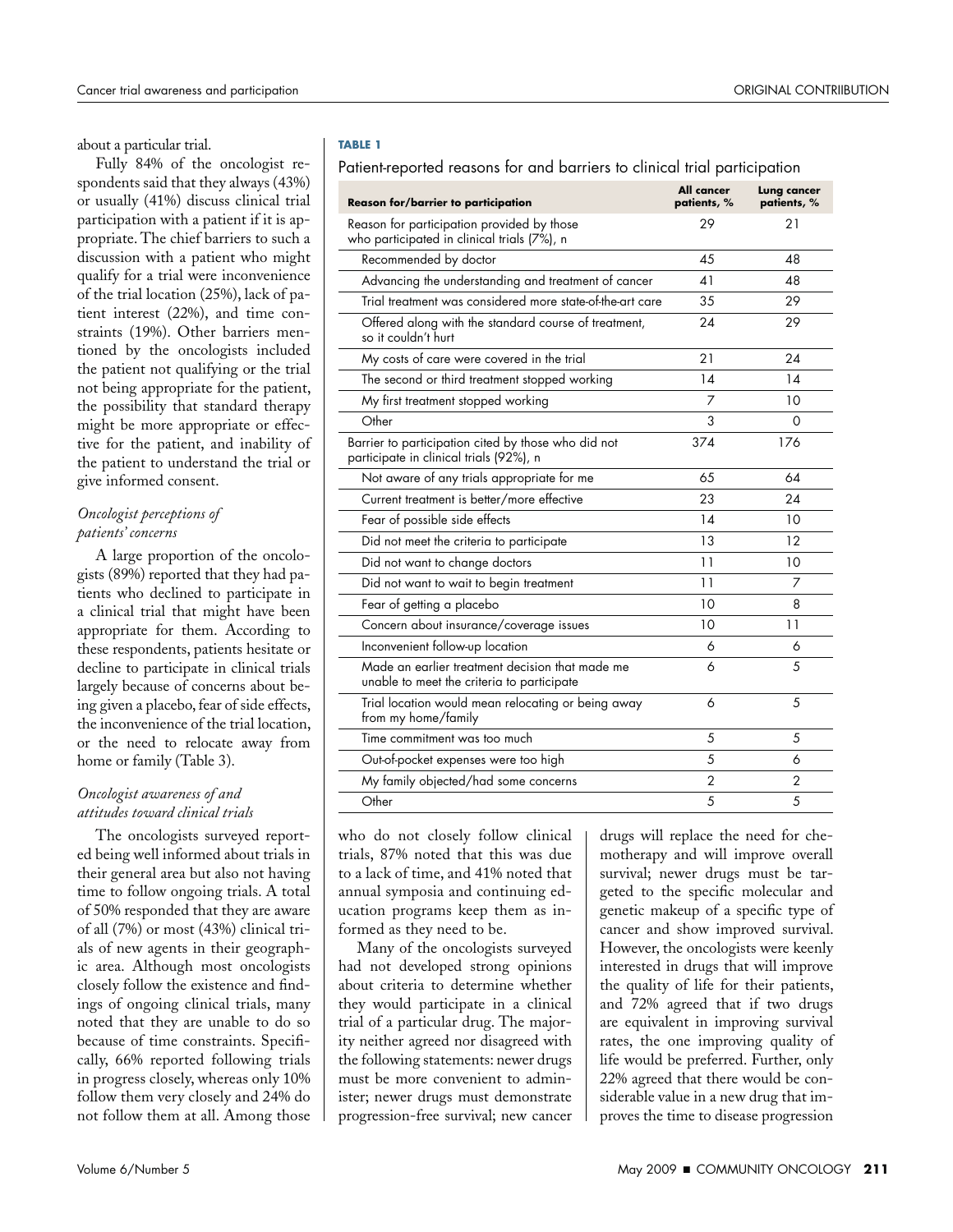#### **TABLE 2**

Oncologist-reported obstacles to referring patients with lung cancer to clinical trials

| <b>Obstacle</b>                                                                                        | Oncologists, % |
|--------------------------------------------------------------------------------------------------------|----------------|
| Number of respondents                                                                                  | 200            |
| Fear or hesitation among patients                                                                      | 49             |
| Condition of patient is too grave<br>to benefit from trial participation                               | 48             |
| Finding clinical trials close enough<br>to be considered                                               | 43             |
| Lack of interest among patients                                                                        | 42             |
| Learning about clinical trials that<br>match the patient's condition<br>(inclusion/exclusion criteria) | 33             |
| Ease of application and<br>administration (CROs, forms,<br>etc) for patient's enrollment               | 21             |
| Coordination of patient care once<br>in a trial                                                        | 15             |
| Affordability for the patient                                                                          | 15             |
| Loss of patient to another<br>physician/facility                                                       | 13             |
| I do not treat lung cancer                                                                             | 3              |
| Other                                                                                                  | 2              |

CRO = contract research organization

#### **TABLE 3**

Oncologist-perceived reasons why patients hesitate or decline to participate in clinical trials

| Reason                                                   | Oncologists, % |
|----------------------------------------------------------|----------------|
| Number of respondents                                    | 200            |
| Fear of being given placebo                              | 67             |
| Fear of side effects                                     | 61             |
| Inconvenient trial location                              | 59             |
| Trial location means relocating<br>away from home/family | 53             |
| Patient too weak or gravely ill to<br>participate        | 47             |
| Not wanting to delay treatment                           | 4.5            |
| Health insurance or coverage issues                      | 38             |
| Time commitment for treatment and<br>follow-up           | 34             |
| Family concerns                                          | 33             |
| Out-of-pocket expenses                                   | 33             |
| Paperwork or contract issues                             | 28             |
| Belief that current treatment is better                  | 27             |
| Feeling like a guinea pig/being<br>experimented on       | Δ              |
| Other                                                    | 1              |

but does not improve quality of life.

#### *Oncologist information preferences and practices*

Fully 98% of the surveyed oncologists expressed fair to strong interest in learning about available clinical trials; however, only 37% had a systematic method for remaining current regarding trials. Online databases were overwhelmingly preferred sources of information, cited by 93% of those surveyed. The respondents also cited oncology conferences (66%), the National Cancer Institute (NCI) and National Institutes of Health (NIH) Web sites (55%), oncology medical newsletters (53%), and word of mouth from other oncologists (50%) as their primary sources of clinical trial information. Some 71% of the oncologists rated the opportunity to learn of nearby trials as something that would be particularly helpful, and 57% would find it very helpful to have information available to refer physicians to clinical trials occurring at their facilities.

#### **Discussion**

Although measures have been taken to reduce barriers to participation in clinical trials and to better inform patients with cancer about these trials, the results of our survey indicate that the needs of patients with cancer and oncologists still are not being met.

The survey's results indicated a considerable lack of awareness among patients with cancer about the clinical trials that might be available to them. Concerns, fears, and misperceptions about the quality of care and the chances for treatment benefit may deter the few patients who are aware of clinical trials from enrolling in one. Other barriers mentioned by the patients, including preferences for current treatment, distance from the cancer center, relationship with their medical team, and insurance denial, are similar to those described in earlier studies.2–4 These findings suggest that clear communication between patients and oncologists about clinical trial participation is lacking and that better methods for discussing the option of clinical trial participation with patients are needed. This observation regarding lack of clinical trial awareness among patients and suboptimal communication between patients and physicians about trial participation is supported by previous studies that investigated clinical trial enrollment.<sup>10</sup>

One limitation of our study is that the majority of patients who participated had earlier-stage disease. Many oncology trials, particularly in lung cancer, are conducted in populations with late-stage disease. Hence, the patients surveyed are less likely to have had discussions with their oncologist about clinical trials, and some responses may have differed in a group with more advanced cancer.

In the oncologist portion of the survey, nearly all of the physicians indicated that they search for trials for their patients. Although the oncologists in this study reported that they were aware of most clinical trials for new cancer drugs, their responses also indicate that keeping current on these trials can be challenging for physicians.

This survey revealed important discrepancies between oncologist views of patient beliefs about clinical trials versus patients' actual beliefs about clinical trials. For example, 49% of oncologists indicated that patients' fear of clinical trials is an obstacle to referring them for participation in trials of lung cancer therapies, and a majority believed that patients fear of receiving a placebo (67%) or side effects (61%) is a noteworthy reason why patients hesitate or decline to participate. In contrast, only a minority of patients with lung cancer noted that fear of receiving a placebo (8%) or side effects (10%) was a barrier to their participating in a clinical trial. Taken together, these findings suggest that oncologists believe that patients are more fearful of trial par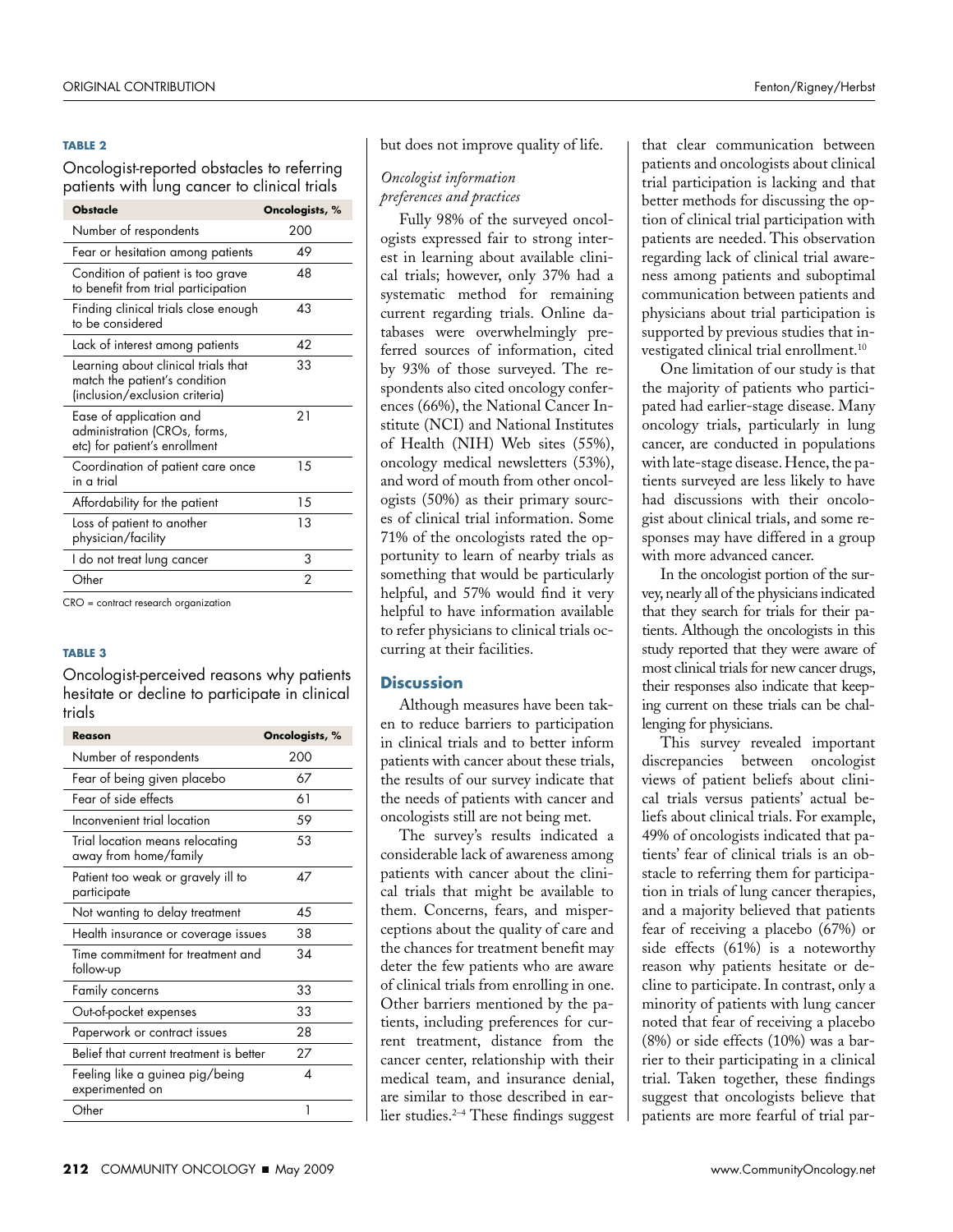ticipation than patients really are. If oncologists understand that patients are not averse to participating, it is likely that both communication about the existence of trials and overall participation would increase.

Several studies, including this one, have shown that the physician is the main factor in determining a patient's enrollment in a clinical trial.7 However, some important differences in perceptions exist between patients and physicians. For example, although the survey results suggested that 84% of oncologists believe that they discuss clinical trials with eligible patients, 81% of patients indicated that they were unaware of available and appropriate clinical trials when they were exploring treatment options. Possible explanations for the difference in these responses may be that physicians mention clinical trials only if they believe that the trial has experimental merit, the patient meets ideal eligibility requirements, and trial participation would not be a burden to the patient.<sup>2,11,12</sup>

As suggested by this study and shown in other studies,<sup>13-15</sup> patients are often willing to participate in clinical trials, but a large number do not meet the eligibility criteria. For example, of 1,411 patients treated in the UK National Cancer Research Network in 2002, 40% did not have any trials available to them, and 28% were immediately excluded, as they did not meet entry criteria.13 In another study conducted at a community-based center in Wisconsin, the center did not have an appropriate trial for the diagnosis and stage of disease for 58% of the 1,012 patients receiving a new diagnosis of cancer between 2003 and 2004.15

Although the issues surrounding clinical trial participation may largely transcend cancer type, we found that compared with patients with other types of cancer, patients with lung cancer had more advanced disease at diagnosis, were more likely to have received chemotherapy and to have seen a general or thoracic surgeon, had received their cancer diagnosis more recently, had to travel farther to receive treatment, and were more likely to express interest in clinical trials.

Suggestions for overcoming some barriers to patient awareness and patient accrual to clinical trials include providing consumer-friendly, unbiased information about these trials to patients with cancer. Specifically, patients should be introduced to information about treatment options, including clinical trials, by the oncologist and the clinical research associate.3 They should also be made aware of the potential benefits of clinical trial participation, as the perception of personal benefit has been significantly correlated with a patient's decision to enter into clinical trials.

In this survey, physicians reported that they would like improved resources to search for trials, which confirms findings of earlier studies suggesting such resources could help engage oncologists in clinical trials.<sup>5</sup> Physicians can search for clinical trials registered on the NCI's Web sites (http://www.cancer.gov or http:// www.clinicaltrials.gov), but, because of time constraints and other factors, it may be more useful if current information about trials in the physician's local area were readily accessible.16 National governmental efforts have also been made to involve physicians in clinical trials through the use of Cooperative Group Outreach Programs by making it easier for physicians to accrue patients to cooperative group studies. Similarly, Community Clinical Oncology Programs allow potential investigators to participate in most cooperative group trials.5 Community physicians also have the option of joining the Cancer Trials Support Unit, which promotes unrestricted access to NCI-sponsored phase III trials outside of one's cooperative group.17 In addition, clinical trial nurses may help play a role in recruitment by informing physicians about trials and helping them navigate the enrollment process.18 Finally, establishing allowances to help maintain the physician-patient relationship when trials are available at other or competing institutions could also decrease barriers to patient enrollment in clinical trials. This would alleviate concerns of physicians who fear losing control of their patients' care and also adequately compensate physicians for the time it takes to refer patients to other centers.

#### **Conclusion**

The results of this survey reinforce the notion that the physician has the best opportunity to inform patients about clinical trials and also has the greatest influence on how patients perceive clinical trials. The first step in alleviating many of the barriers to clinical trial enrollment, confirmed by this survey's results, is better communication between patients and their oncologists about clinical trials.

Acknowledgments: We thank Lee Ann Swenson, who provided medical writing support funded by AstraZeneca Pharmaceuticals LP.

#### **References**

1. Paskett ED, Cooper MR, Stark N, et al. Clinical trial enrollment of rural patients with cancer. Cancer Pract 2002;10:28–35.

2. Lara PN Jr, Higdon R, Lim N, et al. Prospective evaluation of cancer clinical trial accrual patterns: identifying potential barriers to enrollment. J Clin Oncol 2001;19:1728–1733.

3. Wright JR, Crooks D, Ellis PM, Mings D, Whelan TJ. Factors that influence the recruitment of patients to phase III studies in oncology: the perspective of the clinical research associate. Cancer 2002;95:1584–1591.

4. Tournoux C, Katsahian S, Chevret S, Levy V. Factors influencing inclusion of patients with malignancies in clinical trials. Cancer 2006;106:258–270.

5. Cohen GI. Clinical research by community oncologists. CA Cancer J Clin 2003;53:73–81.

6. Demmy TL, Yasko JM, Collyar DE, et al. Managing accrual in cooperative group clinical trials. J Clin Oncol 2004;22:2997–3002.

7. Mannel RS, Walker JL, Gould N, et al. Impact of individual physicians on enrollment of patients into clinical trials. Am J Clin Oncol 2003;26:171–173.

continued on **page 228**